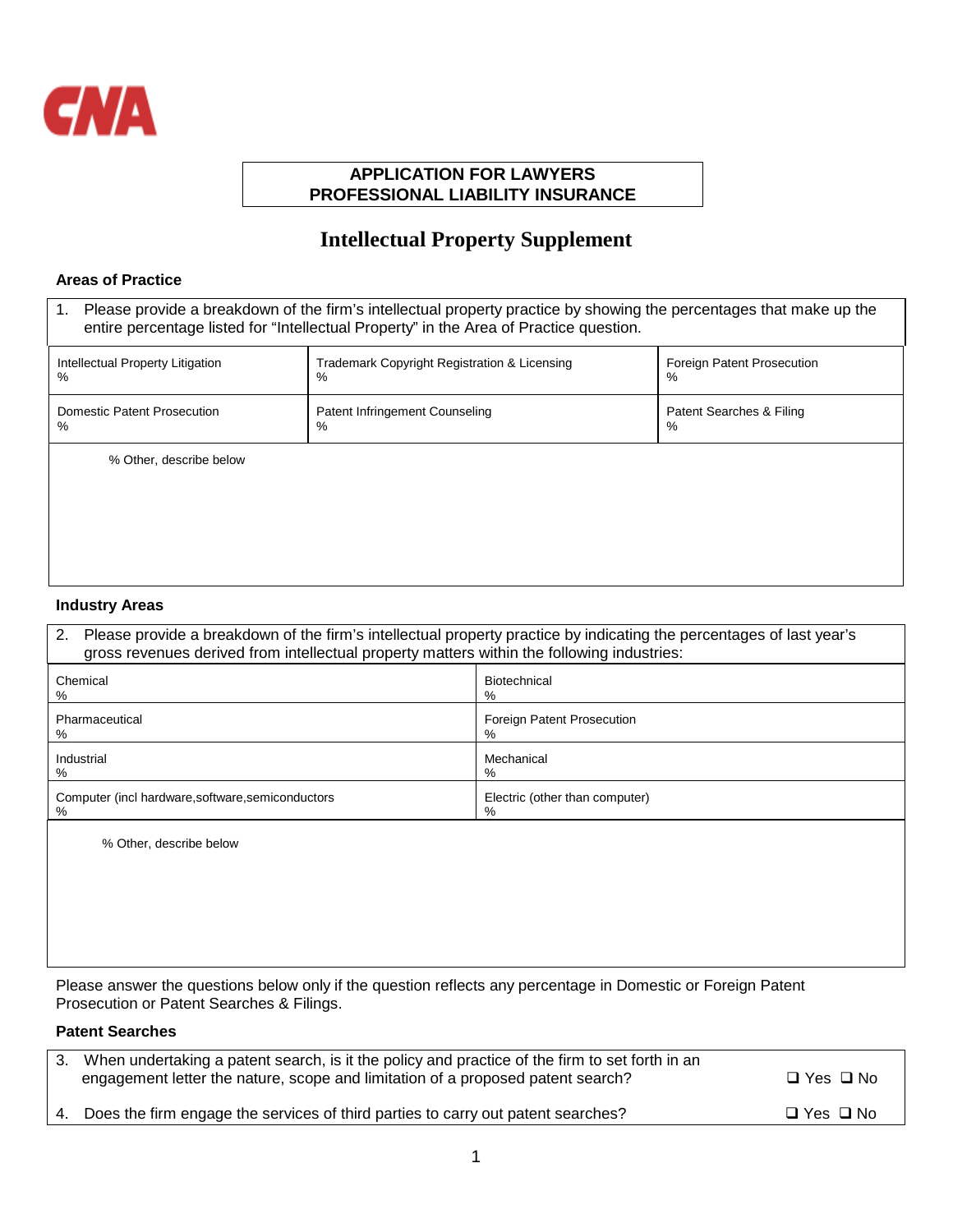| 5. When rendering an opinion letter as to the results of a patent search, is it the policy and practice |
|---------------------------------------------------------------------------------------------------------|
| of the firm to qualify the opinion by reference to the nature, scope and limitations of the search      |
| conducted?                                                                                              |

 $\Box$  Yes  $\Box$  No

| <b>Foreign Patents</b> |
|------------------------|
|------------------------|

|    | 6. For foreign patent filings, is the client made aware of the limited timeframe for these filings and |                      |  |
|----|--------------------------------------------------------------------------------------------------------|----------------------|--|
|    | the additional requirements necessary to complete the filing?                                          | □ Yes □ No           |  |
|    | 7. Are foreign patents handled by a separate unit?                                                     | $\Box$ Yes $\Box$ No |  |
| 8. | Does the firm engage associate counsel in their foreign patent work?                                   | $\Box$ Yes $\Box$ No |  |
| 9. | If yes, what percentage of the firm's patents practice?                                                | $\Box$ Yes $\Box$ No |  |
|    | 10. If greater than 10% please explain steps taken to monitor work of the associate counsel:           |                      |  |
|    |                                                                                                        |                      |  |
|    |                                                                                                        |                      |  |
|    |                                                                                                        |                      |  |
|    |                                                                                                        |                      |  |
|    |                                                                                                        |                      |  |
|    |                                                                                                        |                      |  |
|    |                                                                                                        |                      |  |
|    |                                                                                                        |                      |  |
|    |                                                                                                        |                      |  |
|    |                                                                                                        |                      |  |
|    |                                                                                                        |                      |  |

## **Payment Procedures**

| 11. Is the firm's responsibility for payment of maintenance fees, taxes or annuities clearly stated<br>in the engagement letter?                                                                        | $\Box$ Yes $\Box$ No                         |
|---------------------------------------------------------------------------------------------------------------------------------------------------------------------------------------------------------|----------------------------------------------|
| 12. If the client is responsible, or authorization is necessary, are notices of required payments sent<br>well in advance of the due dates?<br>13. Is the system for sending such notices computerized? | $\Box$ Yes $\Box$ No<br>$\Box$ Yes $\Box$ No |
| 14. What calendar or docketing system is employed by the firm to record, monitor and comply with<br>filing deadlines and other time limitations in connection with securing patents?                    |                                              |
|                                                                                                                                                                                                         |                                              |
|                                                                                                                                                                                                         |                                              |
|                                                                                                                                                                                                         |                                              |
|                                                                                                                                                                                                         |                                              |
|                                                                                                                                                                                                         |                                              |
| 15. What policy and practice does the firm follow to ensure that clients are notified of all such<br>deadlines and other time limitations?                                                              |                                              |
|                                                                                                                                                                                                         |                                              |